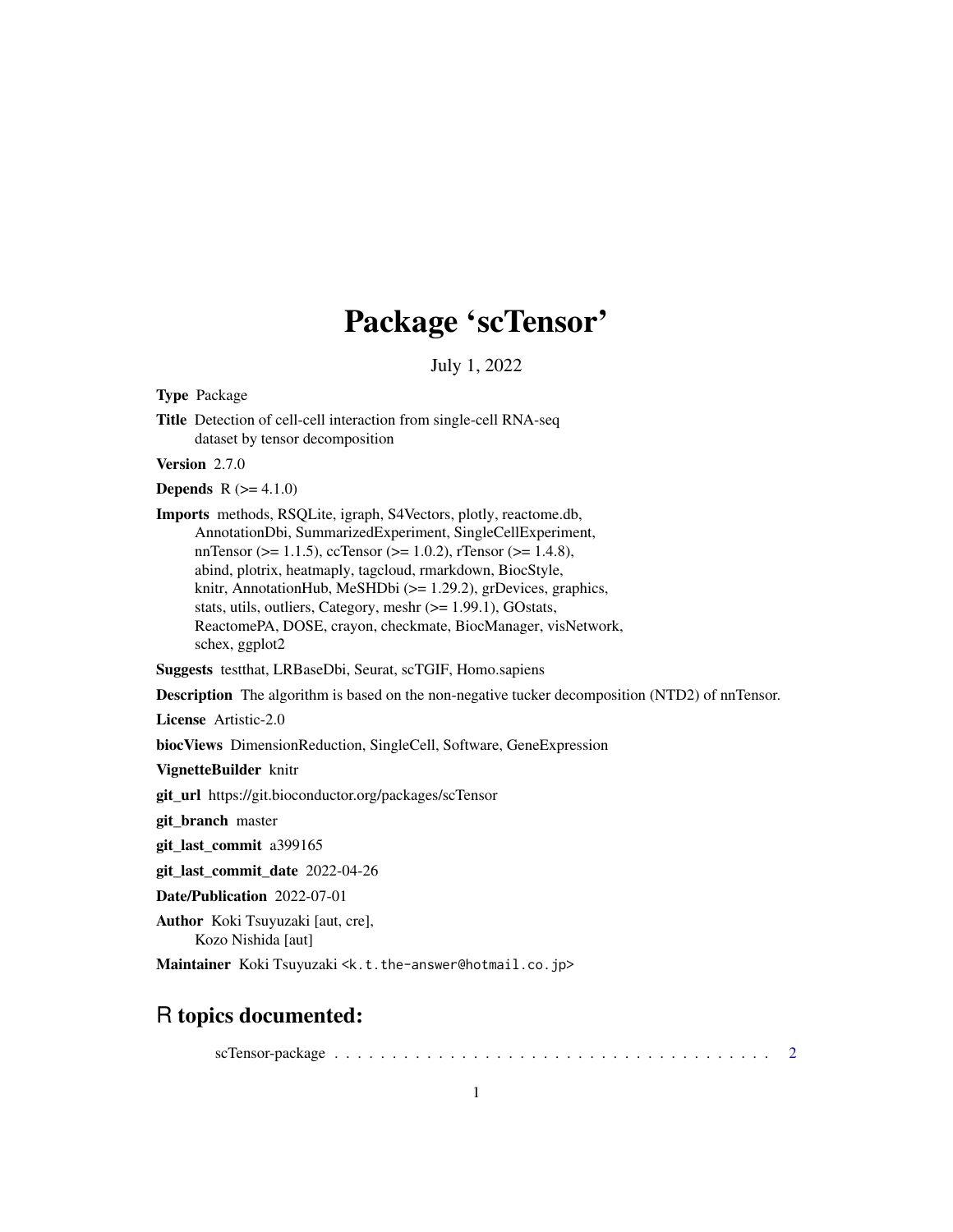# <span id="page-1-0"></span>2 scTensor-package

| Index | 15 |
|-------|----|
|       |    |
|       |    |
|       |    |
|       |    |
|       |    |
|       |    |
|       |    |
|       |    |
|       |    |
|       |    |
|       |    |
|       |    |
|       |    |
|       |    |

| scTensor-package | Detection of cell-cell interaction from single-cell RNA-seq dataset by |
|------------------|------------------------------------------------------------------------|
|                  | <i>tensor decomposition</i>                                            |

# Description

The algorithm is based on the non-negative tucker decomposition (NTD2) of nnTensor.

#### Details

The DESCRIPTION file: This package was not yet installed at build time.

Index: This package was not yet installed at build time.

# Author(s)

NA

Maintainer: NA

# See Also

[GermMale](#page-9-1),[labelGermMale](#page-10-1), [tsneGermMale](#page-13-1),[cellCellSetting](#page-7-1), [cellCellDecomp](#page-2-1),[cellCellReport](#page-5-1)

# Examples

ls("package:scTensor")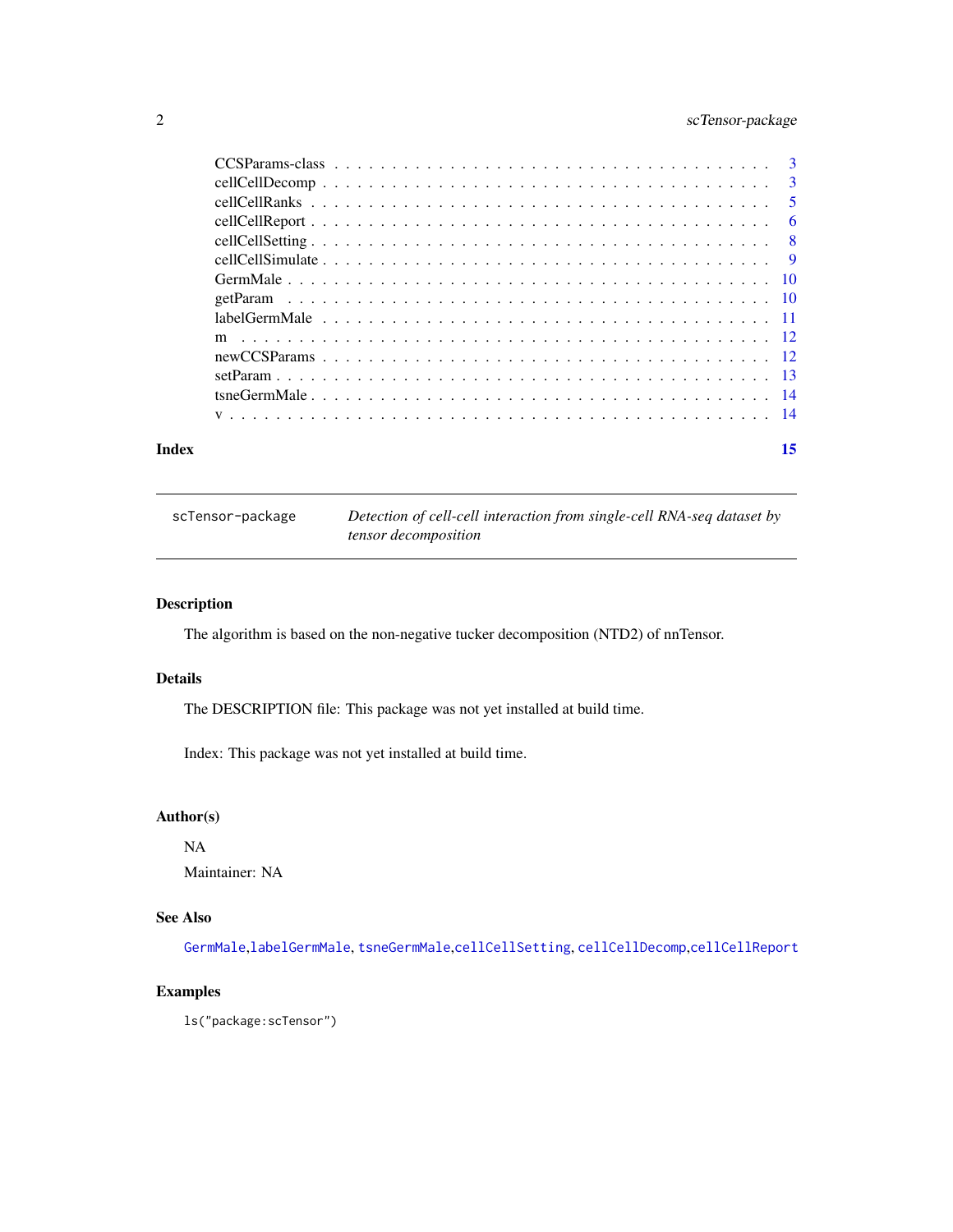<span id="page-2-0"></span>CCSParams-class *Class "CCSParams"*

#### Description

The parameter object to be specified against cellCellSimulate function.

#### Objects from the Class

Objects can be created by calls of the form new("CCSParams", ...).

#### Slots

nGene: The number of genes.

nCell: The number of cells.

cciInfo: The parameter to describe the CCI.

lambda: The parameter for dropout simulation.

seed: The seed for using random numbers.

#### Methods

newCCSParams Generator of CCSParams object.

getParam Getter function of the slot in CCSParams object.

setParam<- Setter function of the slot in CCSParams object.

#### See Also

[newCCSParams](#page-11-1), [getParam](#page-9-2), [setParam<-](#page-12-1)

<span id="page-2-1"></span>cellCellDecomp *Performing scTensor*

### Description

All parameters is saved to metadata slot of SingleCellExperiment object.

#### Usage

```
cellCellDecomp(sce, algorithm=c("ntd2", "ntd", "nmf", "cx", "pearson",
    "spearman", "distance", "pearson.lr", "spearman.lr", "distance.lr",
   "pcomb", "label.permutation", "cabello.aguilar", "halpern"), ranks=c(3,3), rank=3, thr1=log2(5), th
    centering=TRUE, mergeas=c("mean", "sum"), outerfunc=c("*", "+"),
  comb=c("random", "all"), num.sampling=100, num.perm=1000, assayNames = "counts", decomp=TRUE)
```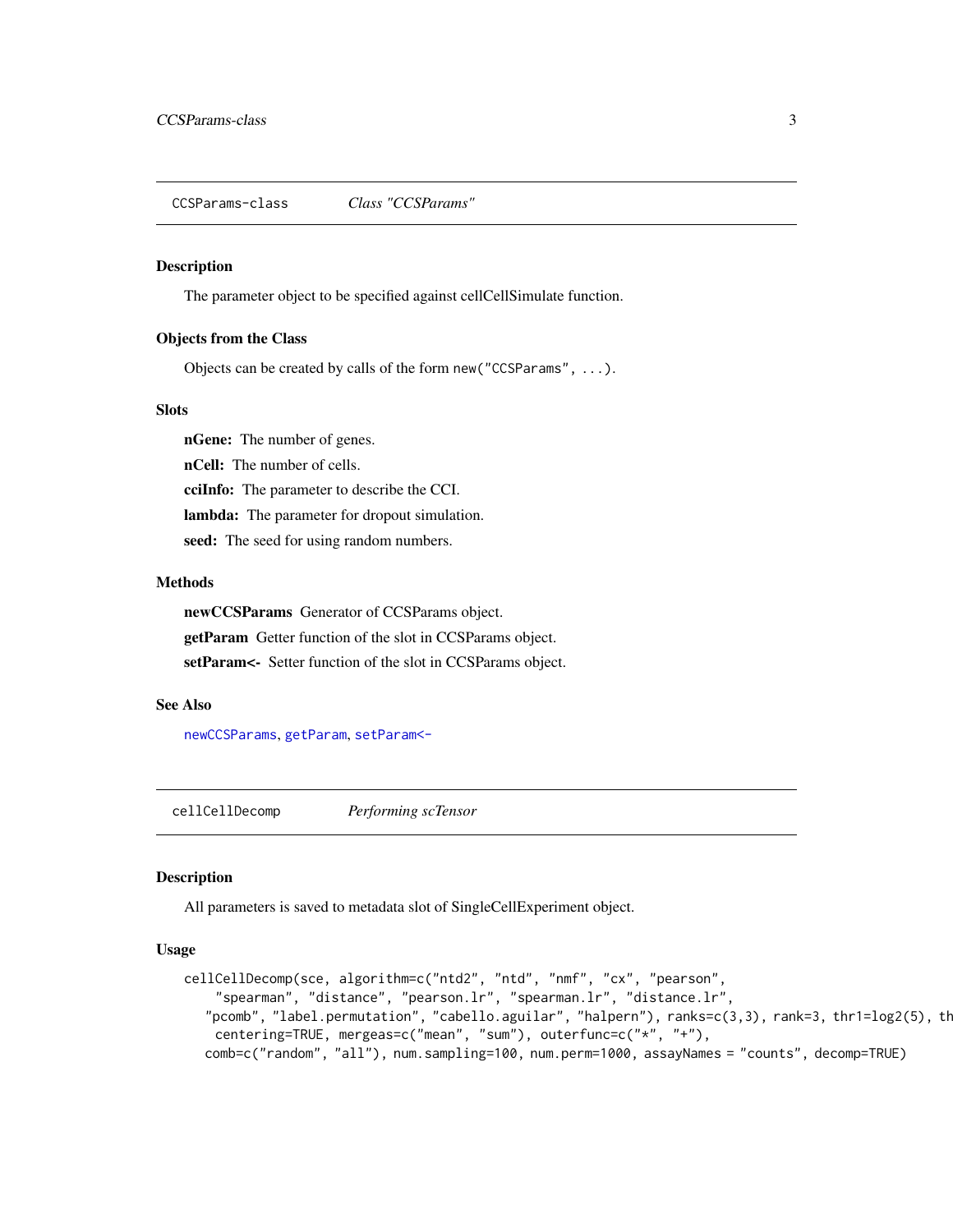# <span id="page-3-0"></span>Arguments

| sce          | The object generated by instantization of SingleCellExperiment-class.                                                                                                                                                                    |  |
|--------------|------------------------------------------------------------------------------------------------------------------------------------------------------------------------------------------------------------------------------------------|--|
| algorithm    | Algorithm for constreting cell-cell similarity matrix. "ntd2", "ntd", "nmf", "cx",<br>"pearson", "spearman", "distance", "pearson.lr", "spearman.lr", "distance.lr",<br>"pcomb" or "label.permutation" can be specified (Default: ntd2). |  |
| ranks        | The size of the core tensor decomposed by NTD. Each element means (Number<br>of Ligand-Cell Pattern, Number of Receptor-Cell Pattern, Number of LR-pairs<br>Pattern) (Default: $c(3,3)$ ).                                               |  |
| rank         | The number of low dimension of NMF (Default: 3).                                                                                                                                                                                         |  |
| thr1         | The threshold used by pcomb (Default: $log2(5)$ ).                                                                                                                                                                                       |  |
| thr2         | The threshold used by pcomb (Default: 25).                                                                                                                                                                                               |  |
| thr3         | The threshold used by cx (Default: 0.95).                                                                                                                                                                                                |  |
| $L1_A$       | The parameter to control the sparseness (Default: 0).                                                                                                                                                                                    |  |
| $L2_A$       | The parameter to control the outlier (Default: 0).                                                                                                                                                                                       |  |
| verbose      | The verbose parameter for nnTensor::NTD (Default: FALSE).                                                                                                                                                                                |  |
| centering    | When the value is TRUE, input matrix is summarized as celltype-level vectors<br>(Default: TRUE).                                                                                                                                         |  |
| mergeas      | When the centering is TRUE, "sum" (celltype-level sum vector) or "mean" (celltype-<br>level average vector) is calculated (Default: "sum").                                                                                              |  |
| outerfunc    | When the centering is TRUE, " $+$ " (Kronecker sum) or " $*$ " (Kronecker product)<br>is calculated (Default: "+").                                                                                                                      |  |
| comb         | When the centering is FALSE, "random" (random cell-cell pairing) or "all" (all<br>possible cell-cell pairing) is calculed (Default: "random").                                                                                           |  |
| num.sampling | The number of random sampling used (Default: 100).                                                                                                                                                                                       |  |
| num.perm     | The number of the permutation in label permutation test (Default: 1000).                                                                                                                                                                 |  |
| assayNames   | The unit of gene expression for using scTensor (e.g. normcounts, cpmetc)<br>(Default: "counts").                                                                                                                                         |  |
| decomp       | When the value is TRUE, cell-cell interaction tensor is decomposed (Default:<br>TRUE).                                                                                                                                                   |  |

# Value

The result is saved to metadata slot of SingleCellExperiment object.

# Author(s)

Koki Tsuyuzaki

# See Also

[SingleCellExperiment](#page-0-0).

# Examples

showMethods("cellCellDecomp")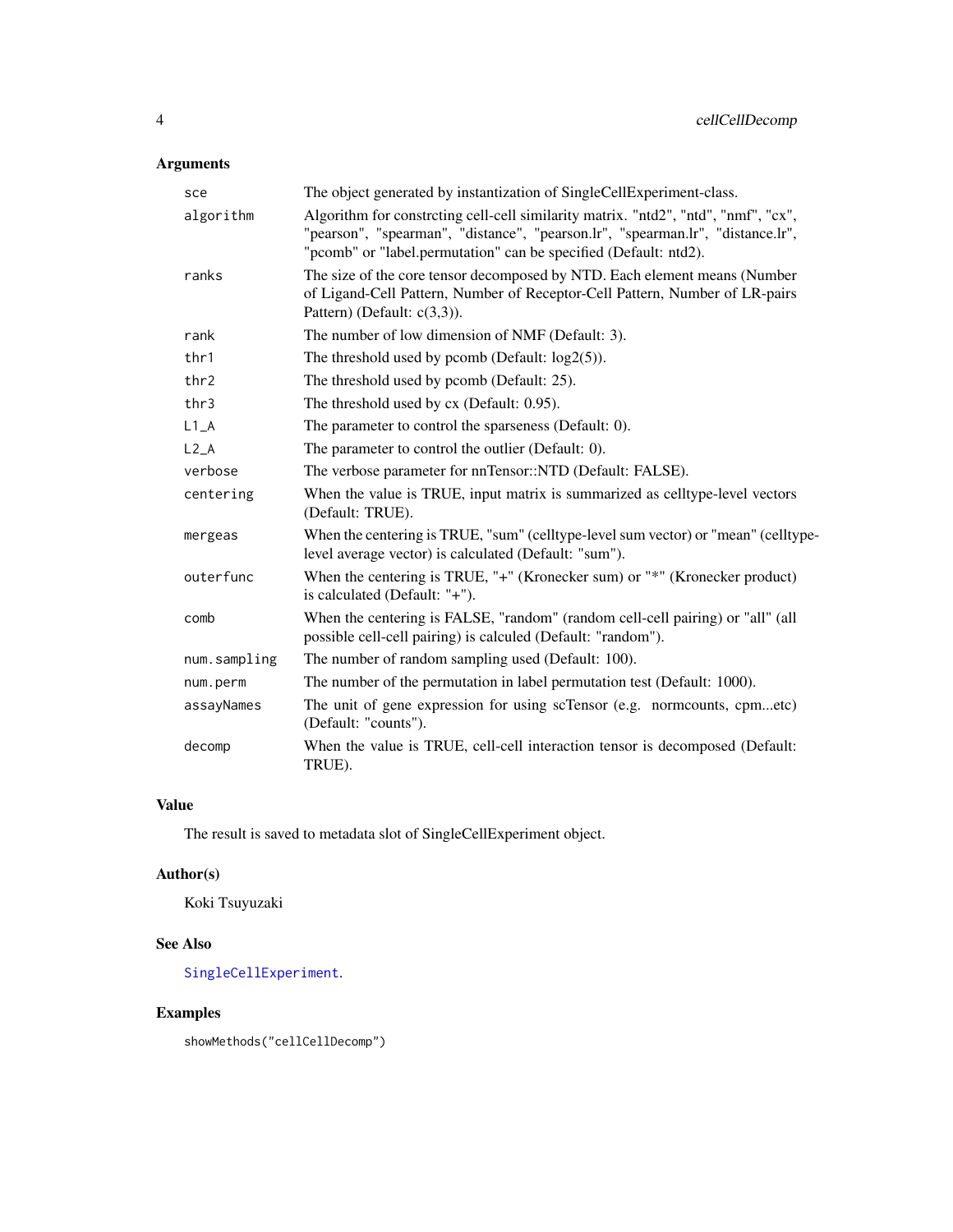<span id="page-4-0"></span>

SVD is performed in each mode.

#### Usage

```
cellCellRanks(sce, centering=TRUE,
   mergeas=c("mean", "sum"), outerfunc=c("*", "+"), comb=c("random", "all"),
    num.sampling=100, num.perm=1000, assayNames = "counts", verbose=FALSE,
    num.iter1=5, num.iter2=5, num.iter3=NULL)
```
# Arguments

| sce          | A object generated by instantization of SingleCellExperiment-class.                                                                            |
|--------------|------------------------------------------------------------------------------------------------------------------------------------------------|
| centering    | When the value is TRUE, input matrix is summarized as celltype-level vectors<br>(Default: TRUE).                                               |
| mergeas      | When the centering is TRUE, "mean" (celltype-level mean vector) or "sum"<br>(celltype-level sum vector) is calculated (Default: "mean").       |
| outerfunc    | When the centering is TRUE, "*" (Kronecker product) or "+" (Kronecker sum)<br>or is calculated (Default: $"+'$ ).                              |
| comb         | When the centering is FALSE, "random" (random cell-cell pairing) or "all" (all<br>possible cell-cell pairing) is calculed (Default: "random"). |
| num.sampling | The number of random sampling used (Default: 100).                                                                                             |
| num.perm     | The number of the permutation in label permutation test (Default: 1000).                                                                       |
| assayNames   | The unit of gene expression for using scTensor (e.g. normcounts, cpmetc)<br>(Default: "counts").                                               |
| verbose      | The verbose parameter for nnTensor::NTD (Default: FALSE).                                                                                      |
| num.iter1    | The number of iteration to estimate the rank of mode-1 matricised data tensor<br>(Default: 5).                                                 |
| num.iter2    | The number of iteration to estimate the rank of mode-2 matricised data tensor<br>(Default: $5$ ).                                              |
| num.iter3    | The number of iteration to estimate the rank of mode-3 matricised data tensor<br>(Default: NULL).                                              |

# Value

RSS: A list with three elements, in which each element means the average reconstructed error in each rank. selected: A vector with three elements, in which each element means the estimated ranks in mode-1, 2 and 3 matricization.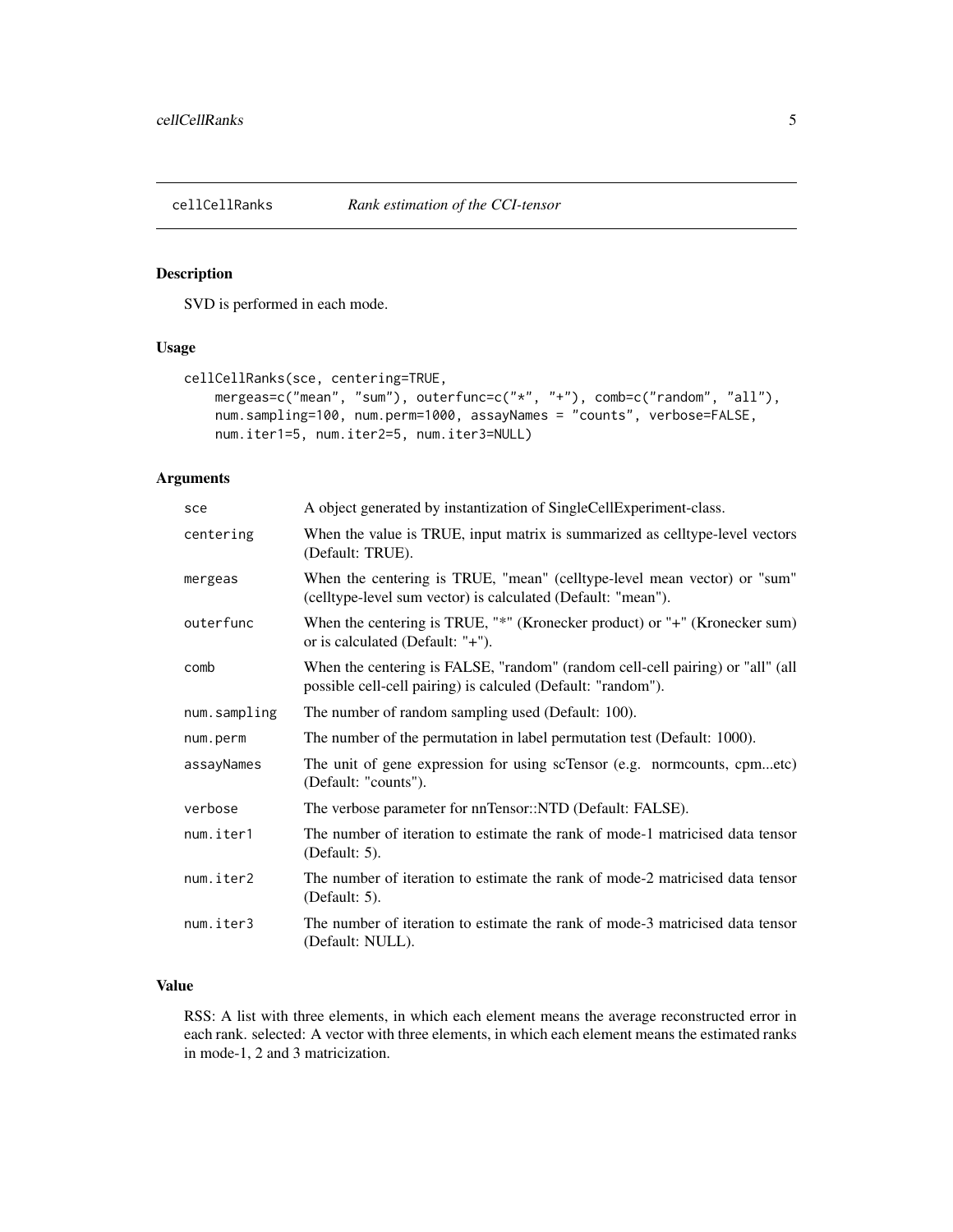#### <span id="page-5-0"></span>Author(s)

Koki Tsuyuzaki

#### See Also

[SingleCellExperiment](#page-0-0).

#### Examples

showMethods("cellCellRanks")

<span id="page-5-1"></span>cellCellReport *HTML report of the result of scTensor*

# Description

The result is saved as HTML report which contains with multiple files.

# Usage

```
cellCellReport(sce, reducedDimNames,
    out.dir=tempdir(), html.open=FALSE,
    title="The result of scTensor",
    author="The person who runs this script", assayNames = "counts", thr=100,
    top="full", p=0.05, upper=20,
    goenrich=TRUE, meshenrich=TRUE, reactomeenrich=TRUE,
    doenrich=TRUE, ncgenrich=TRUE, dgnenrich=TRUE, nbins=40)
```
# Arguments

| sce             | A object generated by instantization of SingleCellExperiment-class.                                         |  |
|-----------------|-------------------------------------------------------------------------------------------------------------|--|
| reducedDimNames |                                                                                                             |  |
|                 | The name of two-dimentional data saved in reduced DimNames slot of Single-<br>CellExperiment object.        |  |
| out.dir         | The output directory for saving HTML report (out.dir: tempdir()).                                           |  |
| html.open       | Whether the result of HTML report is opened when the calculation is finished<br>(Default: FALSE).           |  |
| title           | The title of HTML report (Default: "The result of scTensor").                                               |  |
| author          | The author of HTML report (Default: "The person who runs this script").                                     |  |
| assayNames      | The unit of gene expression for using scTensor (e.g. normcounts, cpmetc)<br>(Default: "counts").            |  |
| thr             | The threshold for selection of top pecentage of core tensor elements (Default:<br>$100 (1 to 100)$ ).       |  |
| top             | top genes in each $(*,*,*)$ -pattern which are selected and summarized in the re-<br>port (Default: "full") |  |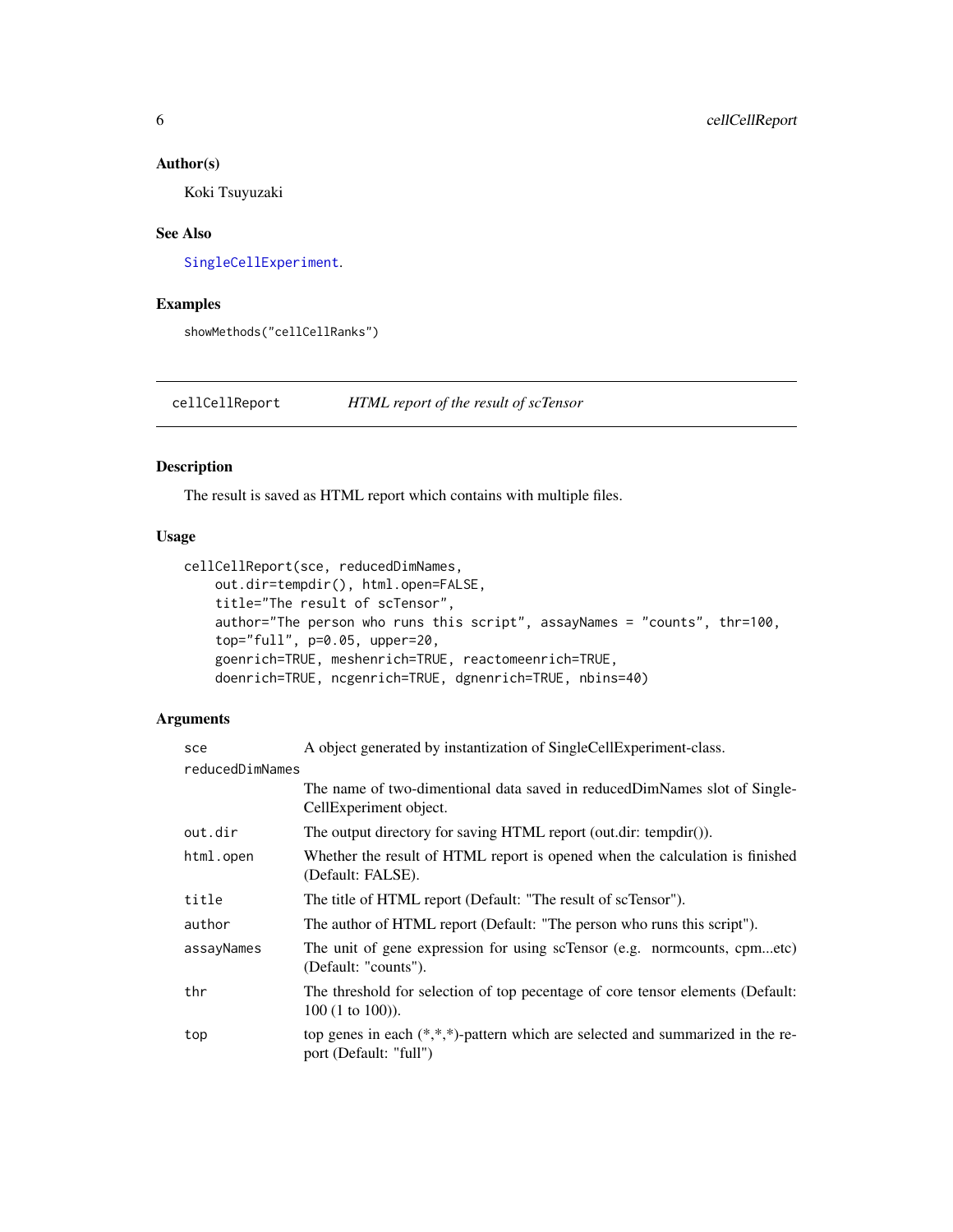# <span id="page-6-0"></span>cellCellReport 7

| p          | The threshold of p-value of the enrichment analysis (Default: 1E-2)              |  |
|------------|----------------------------------------------------------------------------------|--|
| upper      | The maxium number of HTML reports generates (Default: 20)                        |  |
| goenrich   | Whether GO-Enrichment analysis is performed (Default: TRUE)                      |  |
| meshenrich | Whether MeSH-Enrichment analysis is performed (Default: TRUE)                    |  |
|            | reactomeenrich Whether Reactome-Enrichment analysis is performed (Default: TRUE) |  |
| doenrich   | Whether DO-Enrichment analysis is performed (Default: TRUE)                      |  |
| ncgenrich  | Whether NCG-Enrichment analysis is performed (Default: TRUE)                     |  |
| dgnenrich  | Whether DGN-Enrichment analysis is performed (Default: TRUE)                     |  |
| nbins      | The number of bins used for the two dimensional plot of schex (Default: 40)      |  |

# Value

The result is saved as HTML report which contains with multiple files.

#### Author(s)

Koki Tsuyuzaki

#### See Also

[SingleCellExperiment](#page-0-0).

# Examples

```
if(interactive()){
# Package Loading
library("SingleCellExperiment")
library("AnnotationHub")
if(!require(LRBaseDbi)){
    BiocManager::install("LRBaseDbi")
    library(LRBaseDbi)
}
ah <- AnnotationHub()
dbfile <- query(ah, c("LRBaseDb", "Homo sapiens", "v002"))[[1]]
LRBase.Hsa.eg.db <- LRBaseDbi::LRBaseDb(dbfile)
# Data Loading
data(GermMale)
data(labelGermMale)
data(tsneGermMale)
# SingleCellExperiment Object
sce <- SingleCellExperiment(assays=list(counts = GermMale))
reducedDims(sce) <- SimpleList(TSNE=tsneGermMale$Y)
# User's Original Normalization Function
CPMED <- function(input){
   libsize <- colSums(input)
   median(libsize) * t(t(input) / libsize)
```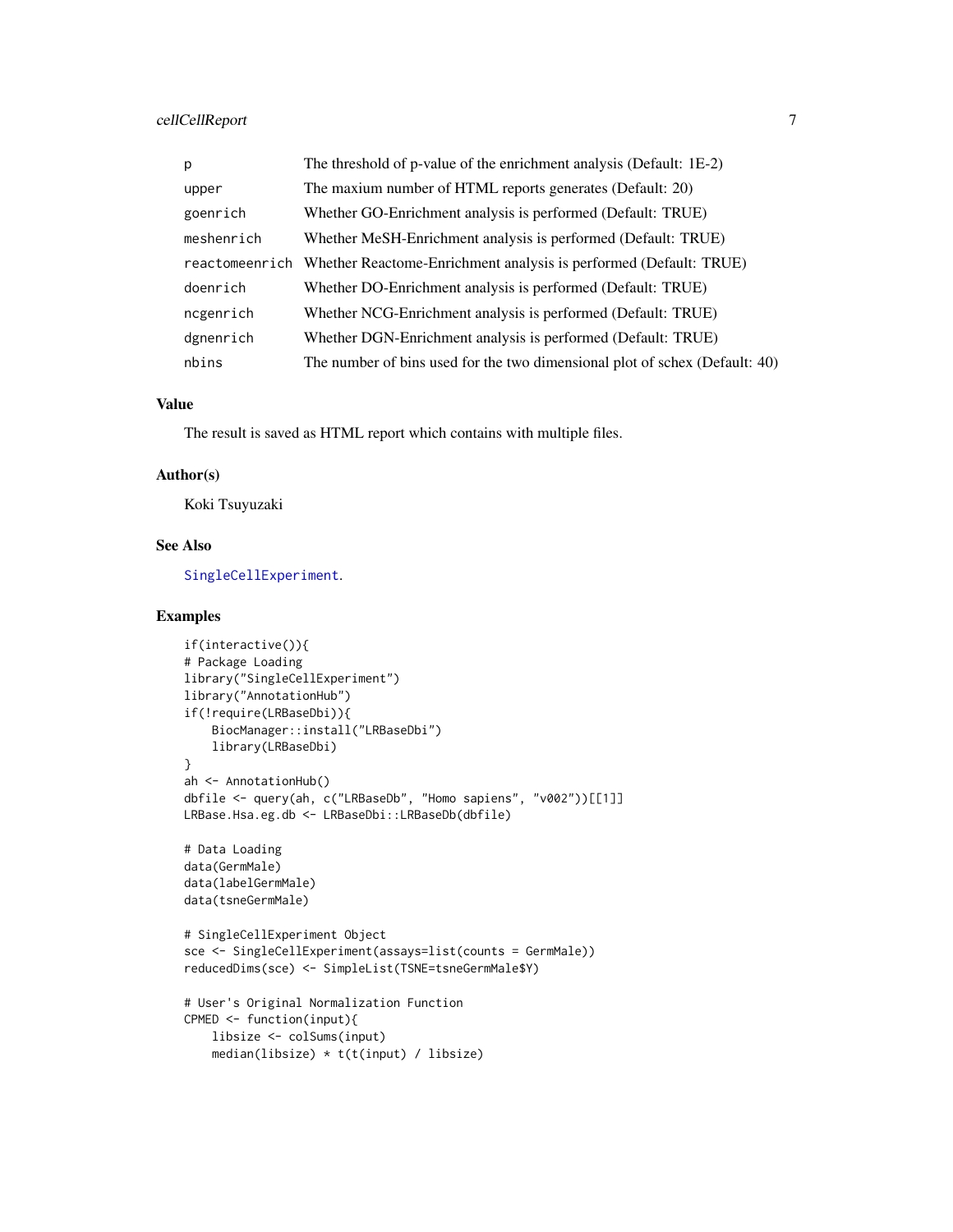```
}
# Normalization
normcounts(sce) <- log10(CPMED(counts(sce)) + 1)
# Registration of required information into metadata(sce)
cellCellSetting(sce, LRBase.Hsa.eg.db, names(labelGermMale))
# Rank Estimation
rks <- cellCellRanks(sce, assayNames="normcounts")
# CCI Tensor Decomposition
set.seed(1234)
cellCellDecomp(sce, ranks=rks$selected, assayNames="normcounts")
# HTML Report
options(device.ask.default = FALSE)
cellCellReport(sce, reducedDimNames="TSNE",
        out.dir=tempdir(), html.open=FALSE,
        title="The result of scTensor",
        author="The person who runs this script",
        assayNames="counts", thr=100,
        top="full", p=0.05, upper=20,
        goenrich=TRUE, meshenrich=TRUE, reactomeenrich=TRUE,
        doenrich=TRUE, ncgenrich=TRUE, dgnenrich=TRUE, nbins=40)
    }else{
        showMethods("cellCellReport")
    }
```
<span id="page-7-1"></span>cellCellSetting *Parameter setting for scTensor*

### Description

All parameters is saved to metadata slot of SingleCellExperiment object.

# Usage

```
cellCellSetting(sce, lrbase, label, lr.evidence="known", color=NULL)
```
# Arguments

| sce         | A object generated by instantization of SingleCellExperiment-class.                                                                                                                                                                                                                                                                                                          |  |
|-------------|------------------------------------------------------------------------------------------------------------------------------------------------------------------------------------------------------------------------------------------------------------------------------------------------------------------------------------------------------------------------------|--|
| lrbase      | Ligand-Receptor database (LRBase.XXX.eg.db-type package).                                                                                                                                                                                                                                                                                                                    |  |
| label       | Cellular label information for distinguishing which cells belong to common<br>celltypes.                                                                                                                                                                                                                                                                                     |  |
| lr.evidence | The evidence code for L-R pair list (Default: "known"). When you specify<br>"known", DLRP, IUPHAR, HPMR, CELLPHONEDB, SINGLECELLSIGNALR<br>are searched, and other databases are searched, when you specify "putative".<br>You can also specify multiple databases at once (e.g. c("SWISSPROT_STRING",<br>"TREMBL_STRING")). cf. https://github.com/rikenbit/lrbase-workflow |  |

<span id="page-7-0"></span>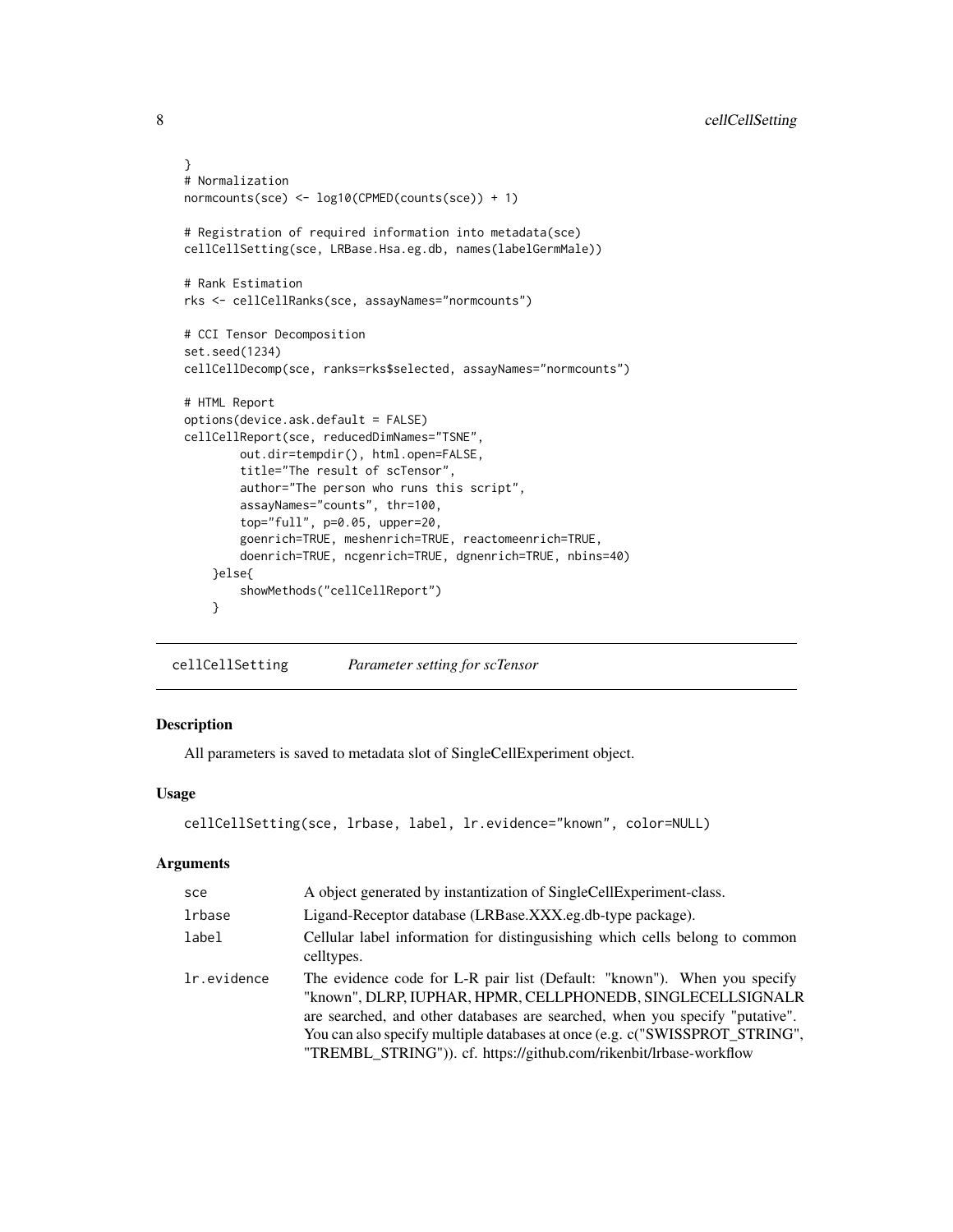# <span id="page-8-0"></span>cellCellSimulate 9

| color | Color scheme for adding color against the cells (Default: NULL). If the value is |
|-------|----------------------------------------------------------------------------------|
|       | not specified, automatically the color vector is generated.                      |

# Value

The result is saved to metadata slot of SingleCellExperiment object.

# Author(s)

Koki Tsuyuzaki

#### See Also

[SingleCellExperiment](#page-0-0).

# Examples

showMethods("cellCellSetting")

cellCellSimulate *Parameter Simulate for scTensor*

#### Description

All parameters is saved to metadata slot of SingleCellExperiment object.

#### Usage

```
cellCellSimulate(params = newCCSParams(), verbose = TRUE)
```
#### Arguments

| params  | A parameter object generated by newCCSParams().          |
|---------|----------------------------------------------------------|
| verbose | Whether the message is outputted or not (Default: TRUE). |

# Value

A list object containing simcount, LR, and celltype. simcount is the synthetic count matrix, LR is the synthetic ligand-receptor pair list, and celltype is the vector to specity the celltype of the each column of simcount.

#### Author(s)

Koki Tsuyuzaki

# Examples

showMethods("cellCellSimulate")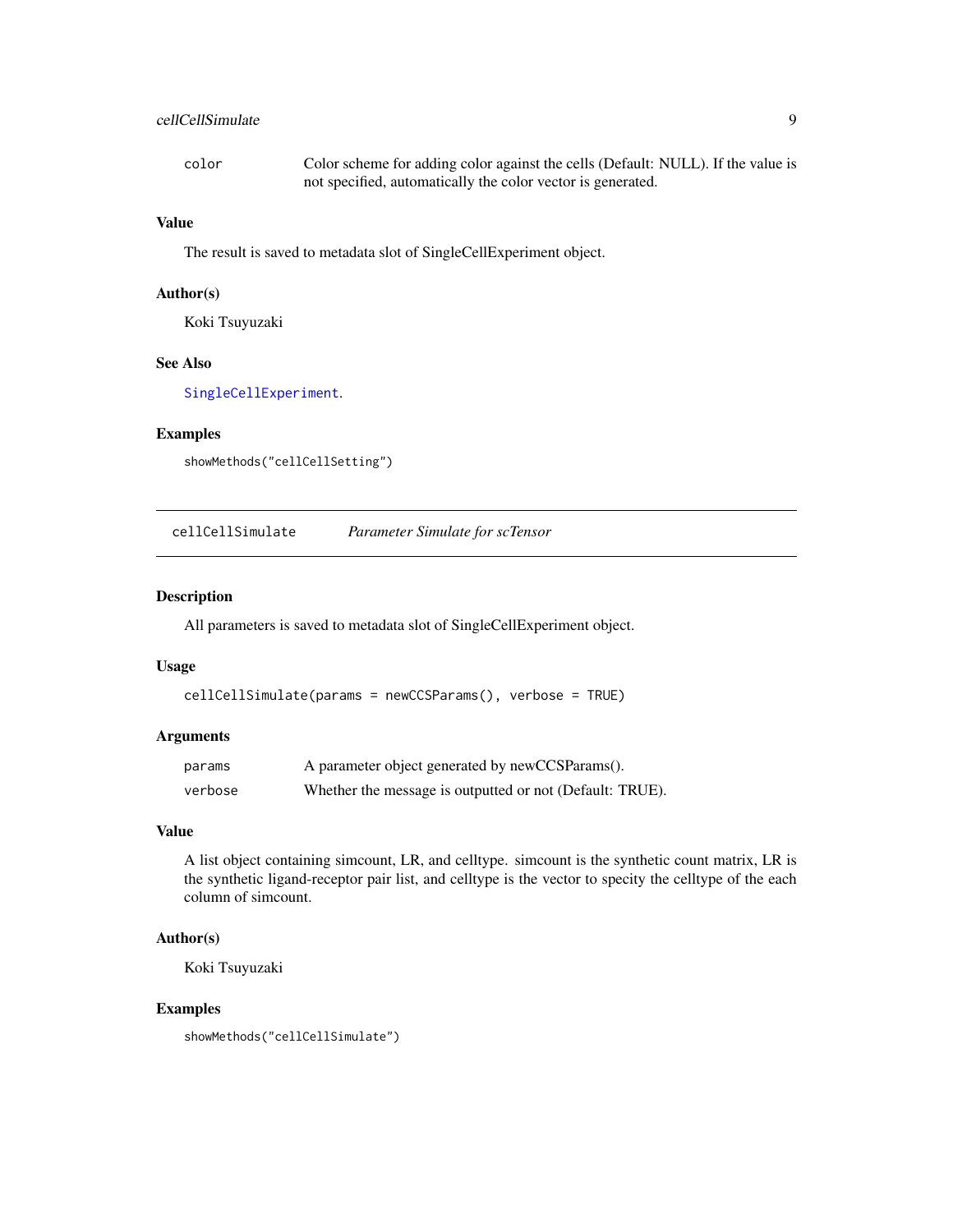<span id="page-9-1"></span><span id="page-9-0"></span>

A matrix with 242 rows (genes) \* 852 columns (cells).

#### Usage

data(GermMale)

#### Details

The data matrix is downloaded from GEO Series GSE86146 (https://www.ncbi.nlm.nih.gov/geo/download/?acc=GSE86146& Only male data is extracted and then the gene symbol is converted to NCBI Gene ID by Homo.sapiens package.

For saving the package size, the number of genes are strictlly reduced by the standard of highlly variable genes with threshold of p-value is 1E-300.

#### References

Li L. and Dong J. and Yan L. and Yong J. et al. (2017) Single-Cell RNA-Seq Analysis Maps Development of Human Germline Cells and Gonadal Niche Interactions. *Cell Stem Cell*, 20(6): 858-873

#### See Also

[labelGermMale](#page-10-1), [tsneGermMale](#page-13-1).

#### Examples

data(GermMale)

<span id="page-9-2"></span>getParam *Get a parameter*

# Description

Accessor function for getting parameter values.

#### Usage

```
getParam(object, name)
## S4 method for signature 'CCSParams'
getParam(object, name)
```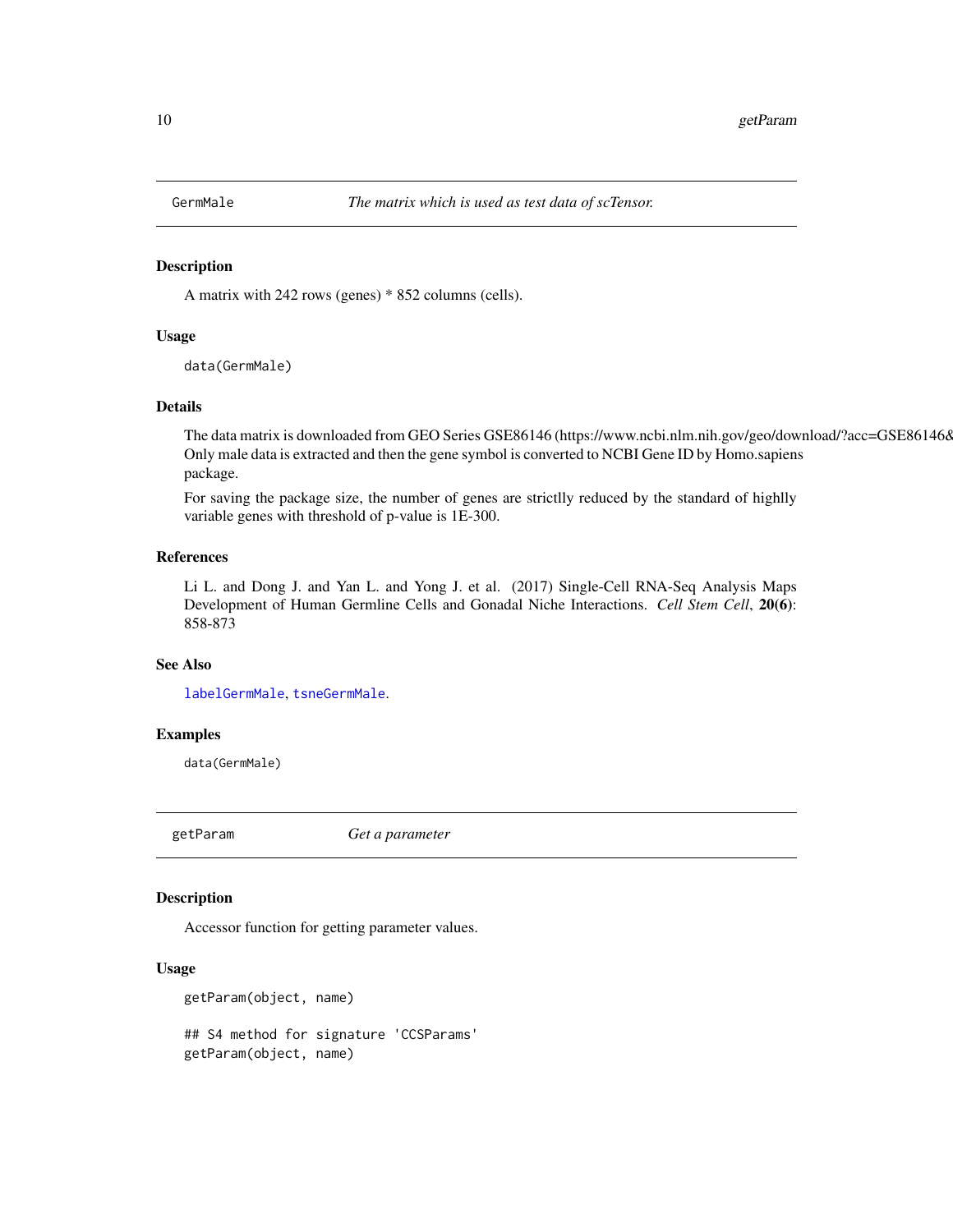#### <span id="page-10-0"></span>labelGermMale 11

#### Arguments

| object | object to get parameter from. |
|--------|-------------------------------|
| name   | name of the parameter to get. |

#### Value

The extracted parameter value

#### Examples

```
params <- newCCSParams()
```

```
getParam(params, "nGene")
getParam(params, "nCell")
getParam(params, "cciInfo")
getParam(params, "lambda")
getParam(params, "seed")
```

```
labelGermMale The vector contains the celltype information and color scheme of Ger-
                       mMale
```
#### Description

A vector with 852 length (cells).

#### Usage

```
data(labelGermMale)
```
# Details

The Cluster label is downloaded from original paper page of Cell Stem Cell (https://www.sciencedirect.com/science/article/pi

### References

Li L. and Dong J. and Yan L. and Yong J. et al. (2017) Single-Cell RNA-Seq Analysis Maps Development of Human Germline Cells and Gonadal Niche Interactions. *Cell Stem Cell*, 20(6): 858-873

#### See Also

[GermMale](#page-9-1), [tsneGermMale](#page-13-1).

# Examples

data(labelGermMale)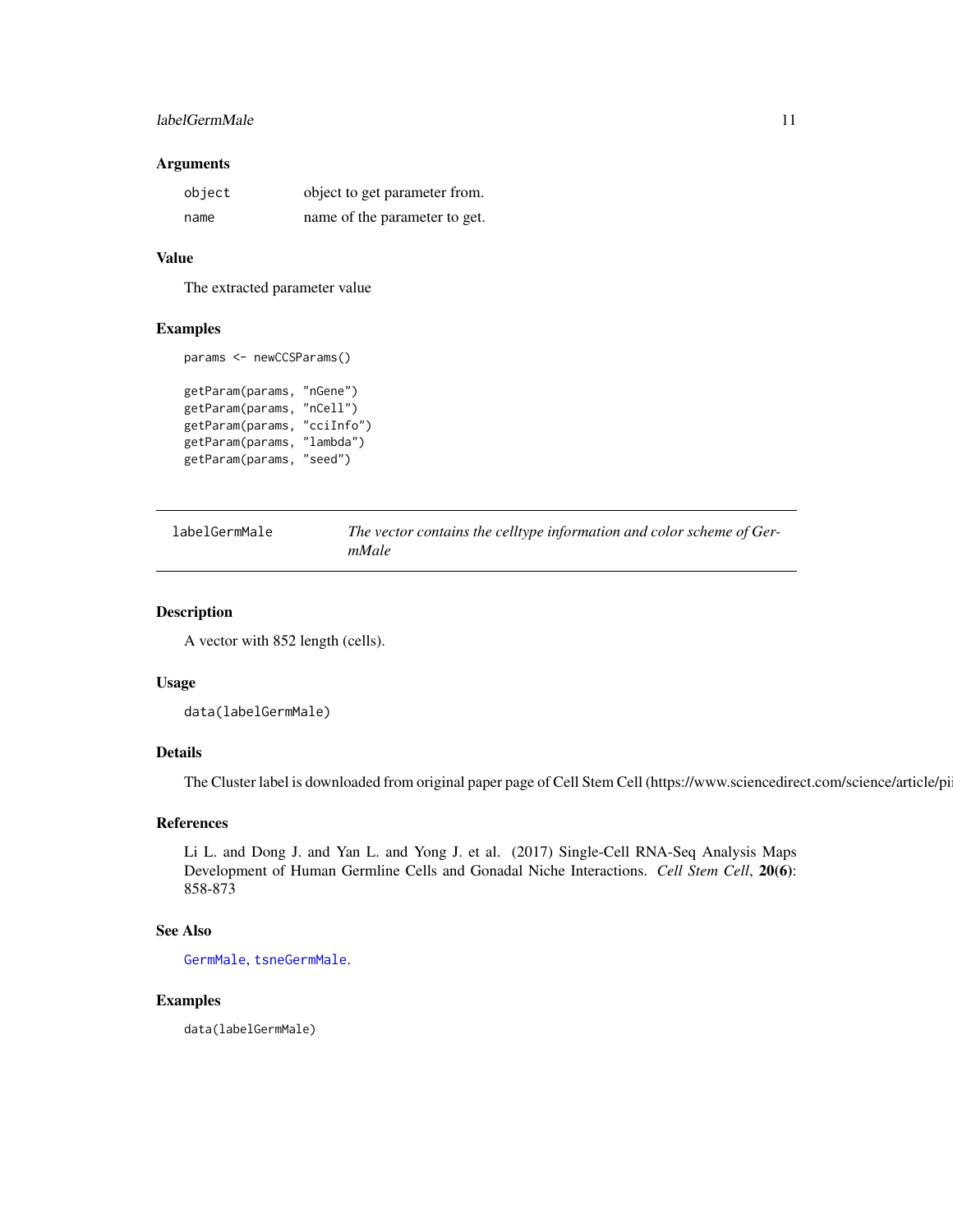This data is internally used in cellCellSimulate function.

# Usage

data(m)

# Examples

data(m)

<span id="page-11-1"></span>newCCSParams *New Params*

# Description

Create a new CCSParams object.

# Usage

```
newCCSParams()
```
# Arguments

Nothing.

#### Value

New Params object.

# Examples

params <- newCCSParams()

<span id="page-11-0"></span>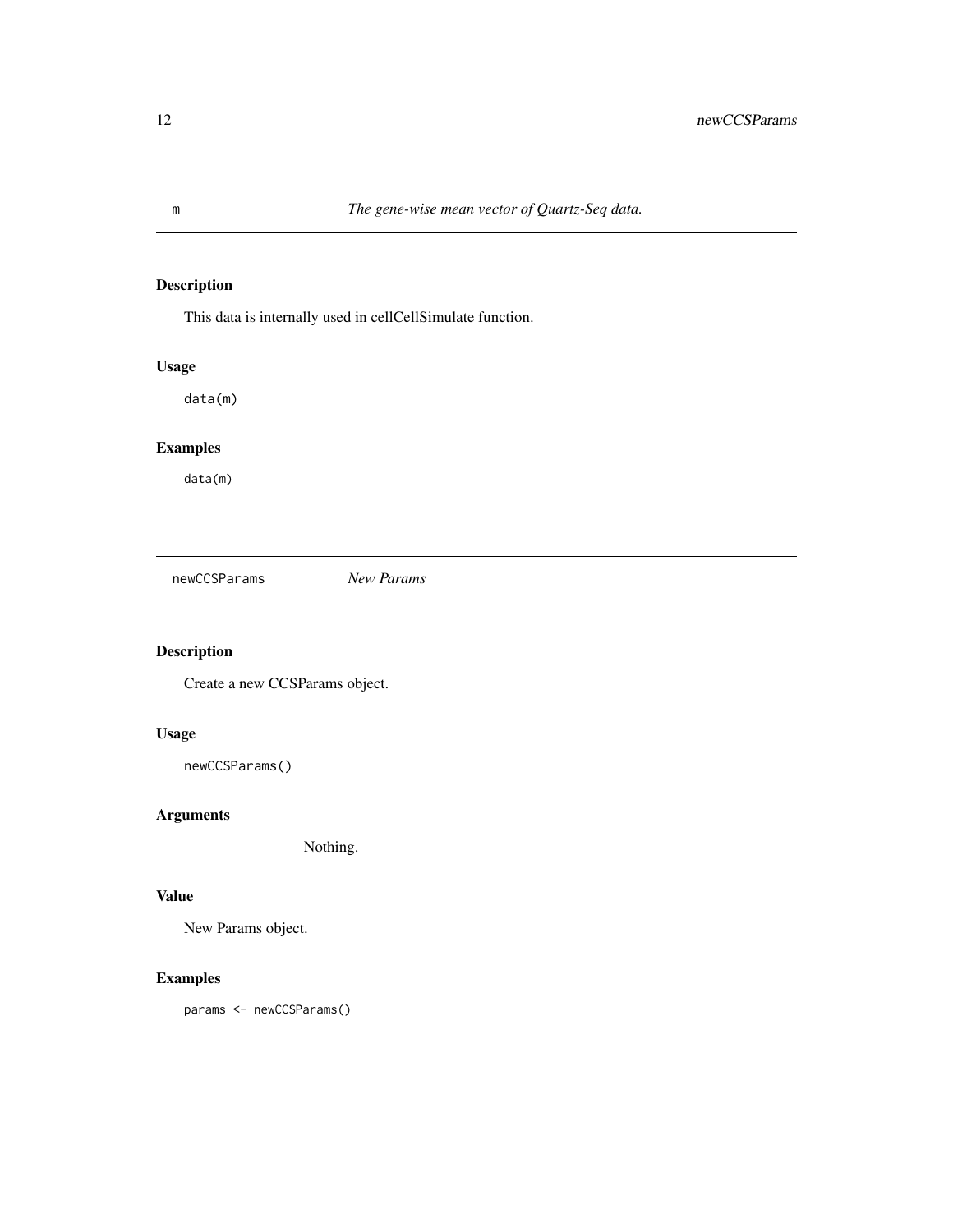<span id="page-12-1"></span><span id="page-12-0"></span>

Function for setting parameter values.

#### Usage

```
setParam(object, name) <- value
## S4 method for signature 'CCSParams'
setParam(object, name, value)
```
# Arguments

| object | object to set parameter in.   |
|--------|-------------------------------|
| name   | name of the parameter to set. |
| value  | value to set the paramter to. |

# Value

Object with new parameter value.

# Examples

```
params <- newCCSParams()
setParam(params, "nGene") <- 20000
setParam(params, "nCell") <- c(12, 43, 323)
setParam(params, "cciInfo") <- list(nPair=2000,
                                    CCI1=list(
                                        LPattern=c(1,0,0),
                                        RPattern=c(0,1,1),
                                        nGene=100,
                                        fc="E10"),
                                    CCI2=list(
                                        LPattern=c(0,0,1),
                                        RPattern=c(1,1,1),
                                        nGene=200,
                                        fc="E10"),
                                    CCI3=list(
                                        LPattern=c(1,1,1),
                                        RPattern=c(1,0,1),
                                        nGene=300,
                                         fc="E10")
                                    \mathcal{L}setParam(params, "lambda") <- 0.1
setParam(params, "seed") <- 111
```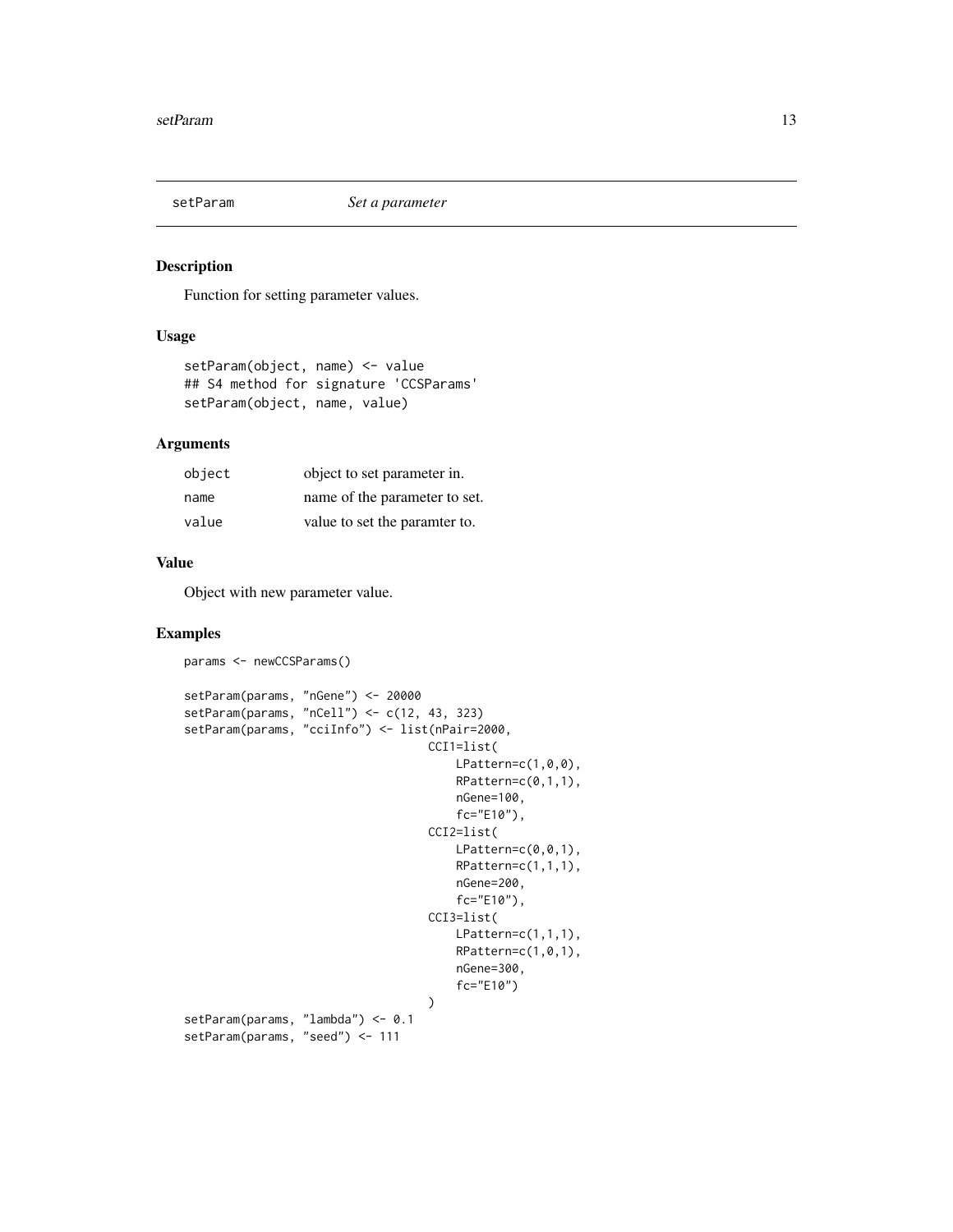<span id="page-13-1"></span><span id="page-13-0"></span>

A List contains some parameters and the result of Rtsne function.

#### Usage

data(tsneGermMale)

# Details

Rtsne is performed as follows.

library(Rtsne) set.seed(123) tsneGermMale <- Rtsne(dist(t(GermMale)), is\_distance=TRUE, perplexity=40)

# References

Li L. and Dong J. and Yan L. and Yong J. et al. (2017) Single-Cell RNA-Seq Analysis Maps Development of Human Germline Cells and Gonadal Niche Interactions. *Cell Stem Cell*, 20(6): 858-873

### See Also

[labelGermMale](#page-10-1), [GermMale](#page-9-1).

#### Examples

data(tsneGermMale)

v *The gene-wise variance vector of Quartz-Seq data.*

# Description

This data is internally used in cellCellSimulate function.

#### Usage

data(v)

#### Examples

data(v)